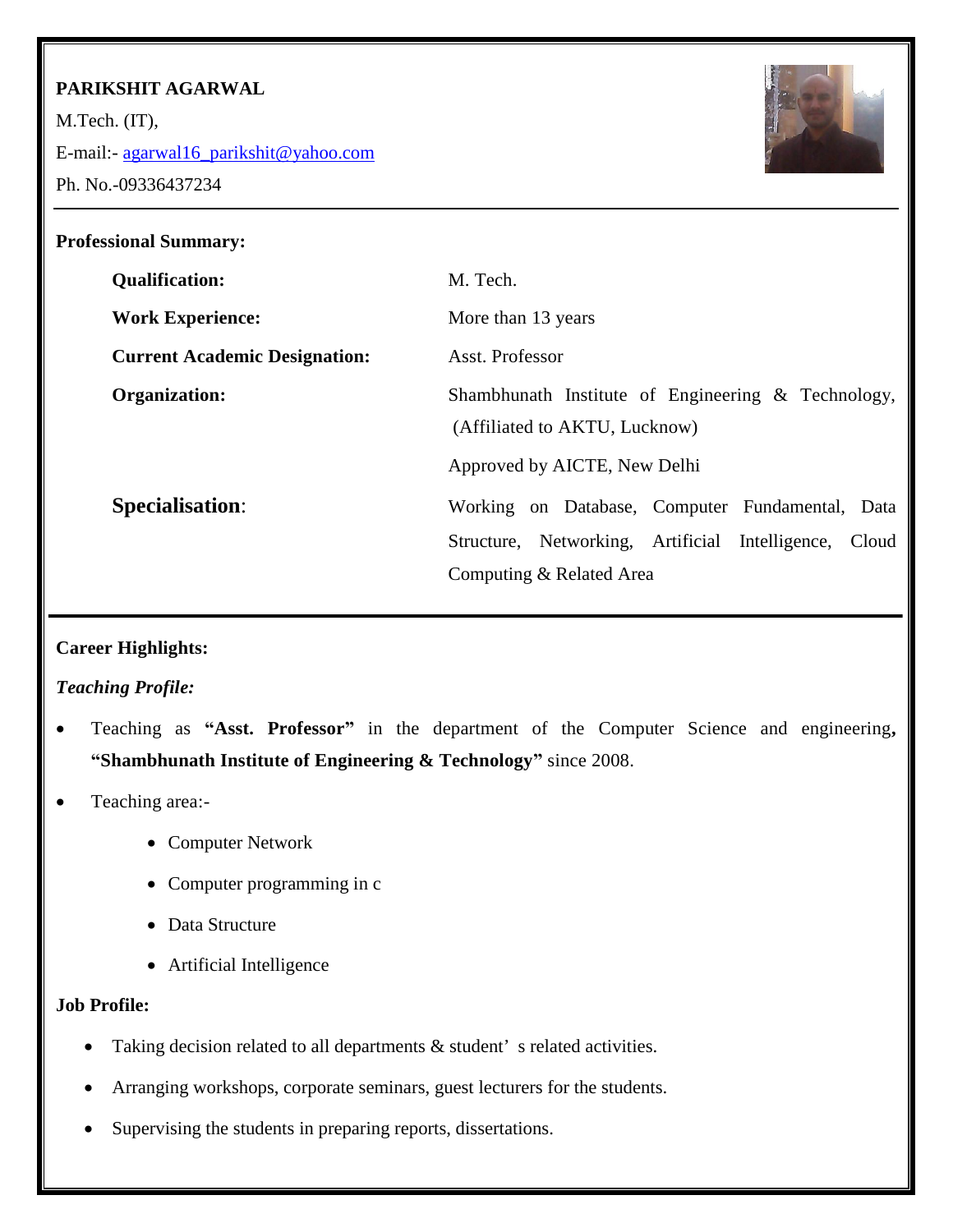Providing Personal counseling to the students related to their overall development and suggesting ways for their continuous improvement in the subject areas.

Taught as a **Sr. Lecturer** in the department of the Computer Science and engineering**, " BBS College of Engineering & Technology"** from 2005.

## *Responsibilities Undertaken:*

- Taken Classes in B.Tech and MBA.
- Supervised the students in preparing reports, dissertations.
- Arranged guest lecturers & corporate seminars for the students.

## **Educational Qualification:**

- Pursuing Ph.D. (Cloud Computing) From AMITY University Lucknow(UP)
- M.Tech. (Information Technology) From IIIT-Allahabad in the year 2010.
- B.Tech. (Computer Science and Engineering) From UCER- Allahabad in the year 2005.

## **Conferences, Seminars, Workshops Attended:**

- Attended the National Workshop on " **Robotics (RoboCamp)**" held at IIIT-Hyderabad, during June 22-27, 2009.
- Attended the National Workshop by IBM on " **Data Mining & Data Warehousing**" held at Inst. of Engg. & Tech. Lucknow, during Oct 8-9, 2007.
- Attended the National Workshop on " **Intel Multi Core Programming for Academia**" held at Utter Pradesh Tech. University Lucknow, during Dec 4-6, 2007

**Publications – Papers, Books, Articles, Reviews**:

### **Published / Accepted in International Journals**

- ["A Survey on Security in Cloud Computing Environment & Proposed Architecture"](http://www.academia.edu/8214409/A_Survey_on_Security_in_Cloud_Computing_Environment_and_Proposed_Architecture) , International Conference on Artificial Intelligence & Soft Computing (AISC - 2012), December-2012, IIT-BHU, Varanasi
- "Gesture Recognition and Generation for Robots by Fuzzy Inference System" , IEEE International Conference on Computational Intelligence and Communication Systems, page 401-405 Gwalior, India, 2011